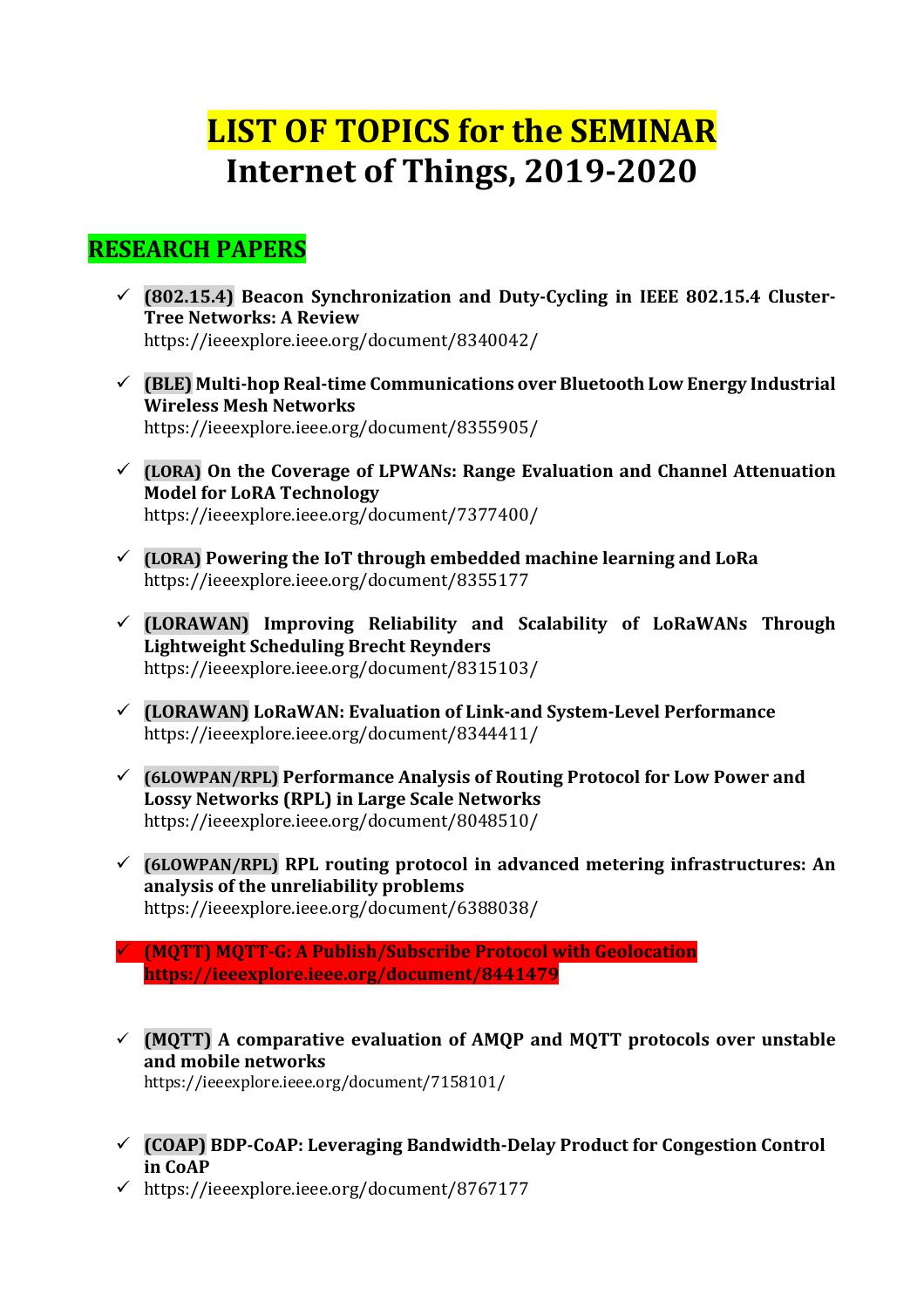- $\checkmark$  (COAP) CoAP congestion control for the Internet of Things https://ieeexplore.ieee.org/document/7509394/
- $\checkmark$  (COAP) CoAP Proxy Virtualization for the Web of Things https://ieeexplore.ieee.org/document/7037719/
- $\checkmark$  **(TCP) TCP** in the Internet of Things: From Ostracism to Prominence https://ieeexplore.ieee.org/document/8259430/
- $\checkmark$  WEB of Things) From Raw Data to Smart Manufacturing: AI and Semantic Web of **Things for Industry 4.0** https://ieeexplore.ieee.org/document/8497012
- $\checkmark$  (WEB of Things) WoT-AD: A Descriptive Language for Group of Things in Massive **IoT**

https://ieeexplore.ieee.org/document/8767228

- ü **(WEB of Things) A Car as a Semantic Web Thing: Motivation and Demonstration** https://ieeexplore.ieee.org/document/8534533
- ü **(IoT DATA MANAGEMENT) MongoDB-Based Repository Design for IoT-Generated RFID/Sensor Big Data** https://ieeexplore.ieee.org/document/7279070/
- $\checkmark$  (IoT DATA ANALYTICS) Deep Belief Network for Meteorological Time Series **Prediction in the Internet of Things** https://ieeexplore.ieee.org/document/8513849
- ü **(PRIVACY) Privacy-Preserving Content-Oriented Wireless Communication in Internet-of Things** https://ieeexplore.ieee.org/document/8350294/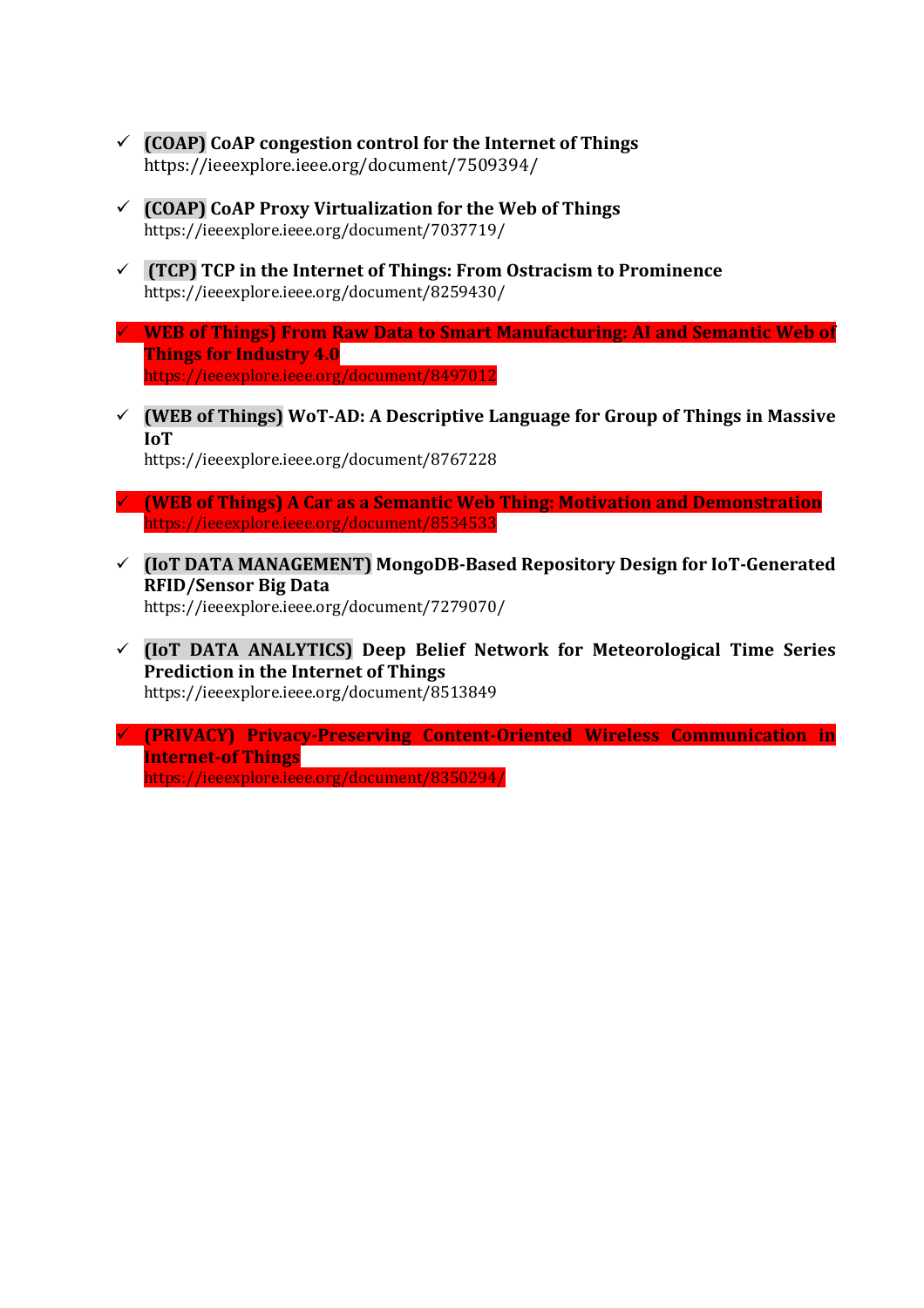- ü **(PRIVACY) Security and Privacy Analyses of Internet of Things Children's Toys https://ieeexplore.ieee.org/document/8443103/**
- $\checkmark$  **(CROWDSOURCING) Coastal Monitoring System Based on Social Internet of Things Platform https://ieeexplore.ieee.org/document/8906096**
- $\checkmark$  (WIDE AREA MONITORING) Design of a wireless sensor network based IoT **platform for wide area and heterogeneous applications** https://ieeexplore.ieee.org/document/8353851/
- ü **(SMART AGRICULTURE) A Low Power IoT Network for Smart Agriculture https://ieeexplore.ieee.org/document/8355152/**
- ü **(FOG/EDGE COMPUTING) Adaptive Transmission Optimization in SDN-Based Industrial Internet of Things With Edge Computing** https://ieeexplore.ieee.org/document/8267270
- $\checkmark$  (FOG/EDGE COMPUTING) Comparison of edge computing implementations: Fog **computing, cloudlet and mobile edge computing** https://ieeexplore.ieee.org/document/8016213
- $\checkmark$  (FOG/EDGE COMPUTING) Multitier Fog Computing With Large-Scale IoT Data **Analytics for Smart Cities** https://ieeexplore.ieee.org/document/7972945/
- ü **(FOG/EDGE COMPUTING) Application Aware Workload Allocation for Edge Computing based IoT** https://ieeexplore.ieee.org/document/8336866/
- $\checkmark$  (MACHINE LEARNING) Powering the IoT through embedded machine learning and **LoRa**

https://ieeexplore.ieee.org/document/8355177/

- $\checkmark$  (MACHINE LEARNING) Learning IoT in Edge: Deep Learning for the Internet of **Things with Edge Computing** https://ieeexplore.ieee.org/document/8270639/
- $\checkmark$  (MACHINE LEARNING) A New Deep-Q-Learning-Based Transmission Scheduling **Mechanism for the Cognitive Internet of Things** https://ieeexplore.ieee.org/document/8057766/
- $\checkmark$  (GENERAL) Making Internet of Things Real https://ieeexplore.ieee.org/document/8835419
- ü **(GENERAL) Natural Language for an Interoperable Internet of Simple Things https://ieeexplore.ieee.org/document/8767215**
- $\checkmark$  (GENERAL) EmIoT: Giving Emotional Intelligence to the Internet of Things https://ieeexplore.ieee.org/document/8463412